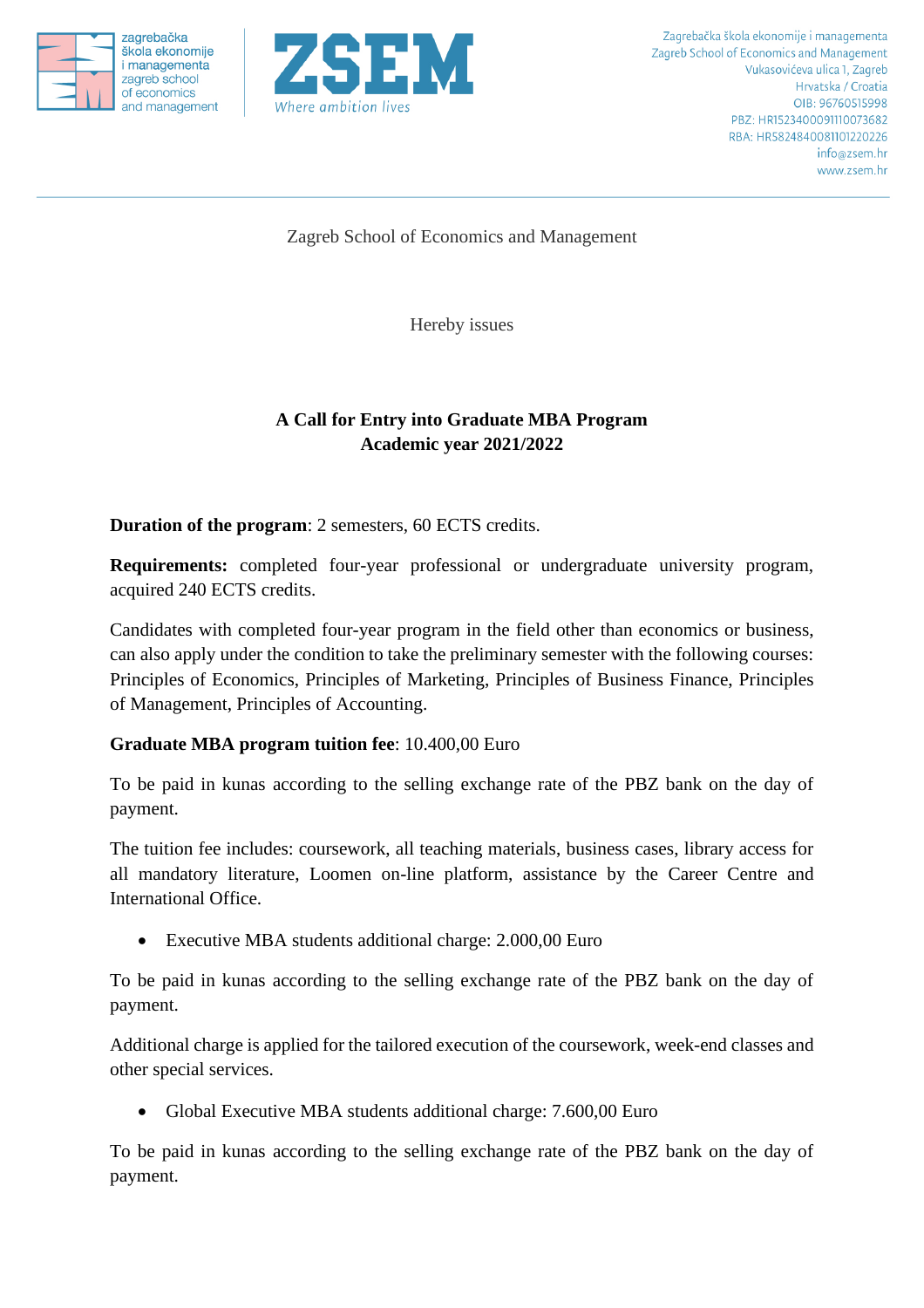



Additional charge is applied for the tailored execution of the coursework and exchange cooperation program (Italy, Luxembourg and possibly other locations).

• Preliminary semester tuition fee: 2.000,00 Euro

Payments by following credit cards are acceptable:

- PBZ Card Premium Visa up to 12 installments without interest
- Diners up to 12 installments without interest
- Bank account in PBZ d.d.: Visa, Maestro up to 12 installments without interest
- Bank account in other banks: Mastercard, Maestro, Visa, UnionPay International – a single installment.

Working language: English and Croatian.

Application process: candidates need to fill out the online application at [www.zsem.hr](http://www.zsem.hr/) and submit the following documents:

- diploma certifying the achieved academic degree (original or a certified copy; translated by certified translator in English or Croatian language)
- diploma supplement or an official grade transcript (original or a certified copy; translated by certified translator in English or Croatian language)
- personal ID card copy
- passport copy with a clearly visible photography of the candidate (foreign students only)
- two recommendations (academic or professional) by persons informed of the candidate's academic or professional qualifications; if candidate's GPA is lower than 3.5, the third recommendation is mandatory
- motivation letter
- CV in English in Europass format
- document proving that you have adequate financial means for studying at ZSEM (most often the 'bank statement' - foreign students only)
- proof of payment of the application fee: 150,00 kunas (EU students), or 150,00 euros (students outside EU).

For international students, all documents for submission need to be in English. When official documents are translated into English, translation needs to be done by a certified court